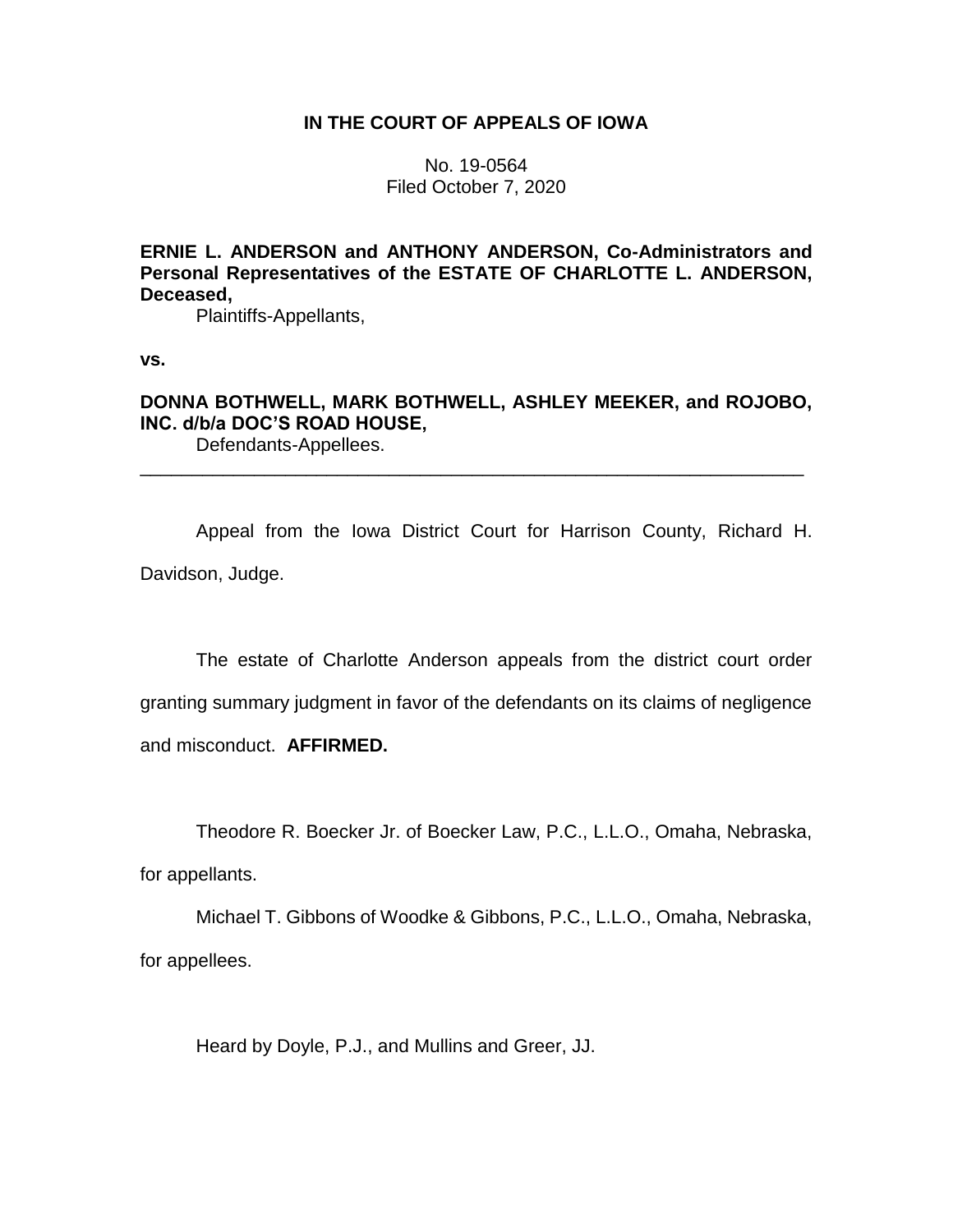# **DOYLE, Presiding Judge.**

 $\overline{a}$ 

Charlotte Anderson died after being struck by a vehicle driven by Austin Arndt while he was intoxicated. Anderson's estate<sup>1</sup> sued a bar Arndt had been drinking in, its owners, and one of its employees for acts of negligence and misconduct. The estate appeals the order granting summary judgment in favor of the defendants. Two questions are presented for our review: (1) whether the estate's negligence claims that are independent from serving alcohol are barred by the settlement of a dramshop action against the bar, and (2) whether social host immunity extends to protect those who are not licensees and permittees from a negligence claim for allowing an intoxicated individual to operate a motor vehicle.

# **I. Background Facts and Proceedings.**

On the evening of July 4, 2015, Arndt consumed alcoholic beverages at Doc's Road House. When Arndt first arrived at the bar, he gave the keys to his truck to Ashley Meeker, a bar employee. Arndt estimates he drank ten or eleven beers at the bar between 6:30 and 11:00 p.m. Meeker returned the keys to Arndt when he decided to leave at around 11:00 p.m. Arndt lost control of his truck while driving, striking and killing Anderson.

Anderson's estate filed two separate lawsuits relating to Anderson's death. In one, the estate sued the bar<sup>2</sup> for dramshop liability. The parties reached a settlement, with the estate agreeing to "completely release and forever discharge"

<sup>&</sup>lt;sup>1</sup> Although the plaintiffs in this action are Ernie Anderson and Anthony Anderson, co-administrators and personal representatives of the Estate of Charlotte Anderson, we refer to them collectively as the estate.

 $2$  Rojobo, Inc. is an Iowa corporation that does business as Doc's Road House, which is licensed to sell alcoholic beverages by the Iowa Liquor Control Commission. We refer to that entity as the bar.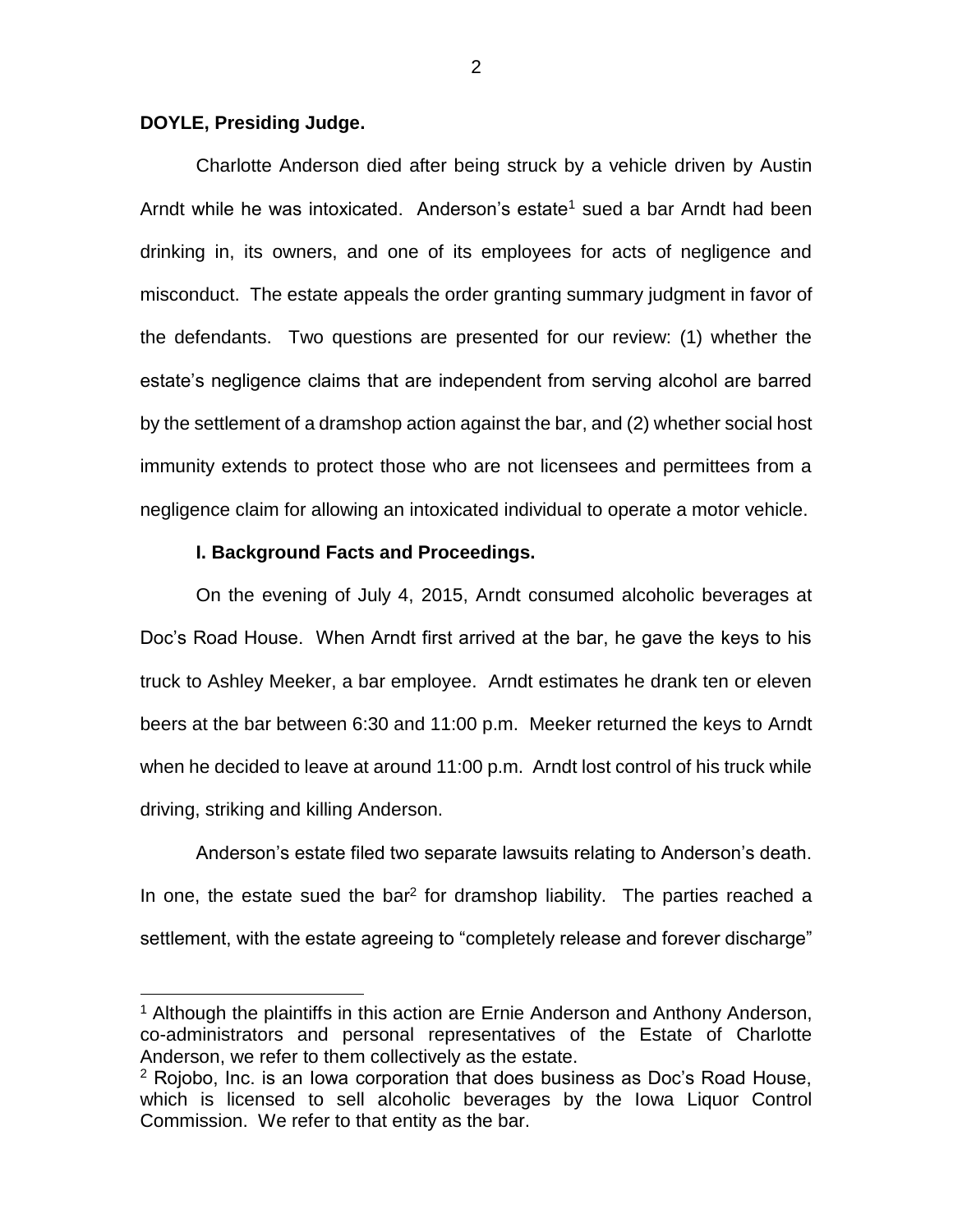the bar from "any and all past, present, or future claims . . . relating to claims and causes of action for Dram Shop Liability . . . or claims for liability arising 'by reason of the selling, serving or furnishing of any alcoholic beverage.'"

The estate also pursued an action against the bar, its owners, and Meeker. In that action, the estate alleged Meeker was negligent by returning Arndt's keys when he was visibly intoxicated, and the bar's owners, Donna and Mark Bothwell, failed to properly supervise and train Meeker. The estate also alleged the bar was liable for the acts of Meeker and the Bothwells under the principles of respondent superior and agency.

After the estate settled the dramshop action, the defendants moved for summary judgment in the negligence action. They alleged that the dramshop settlement barred the estate's other claims against the bar and that the Bothwells and Meeker are protected by social host immunity. The district court agreed and granted summary judgment in favor of the defendants. The estate appeals.

## **II. Scope and Standard of Review.**

We review the district court's grant of summary judgment for correction of errors at law. *See Banwart v. 50th Street Sports, L.L.C*., 910 N.W.2d 540, 544 (Iowa 2019). In doing so, we review the entire record before the district court at the time of summary judgment and view the evidence in the light most favorable to the nonmoving party. *See Iowa State Educ. Ass'n v. State*, 928 N.W.2d 11, 15 (Iowa 2019). "[I]f the pleadings, depositions, answers to interrogatories, and admissions on file, together with the affidavits, if any, show that there is no genuine issue as to any material fact and that the moving party is entitled to a judgment as a matter of law," the court must render summary judgment. Iowa R. Civ. P.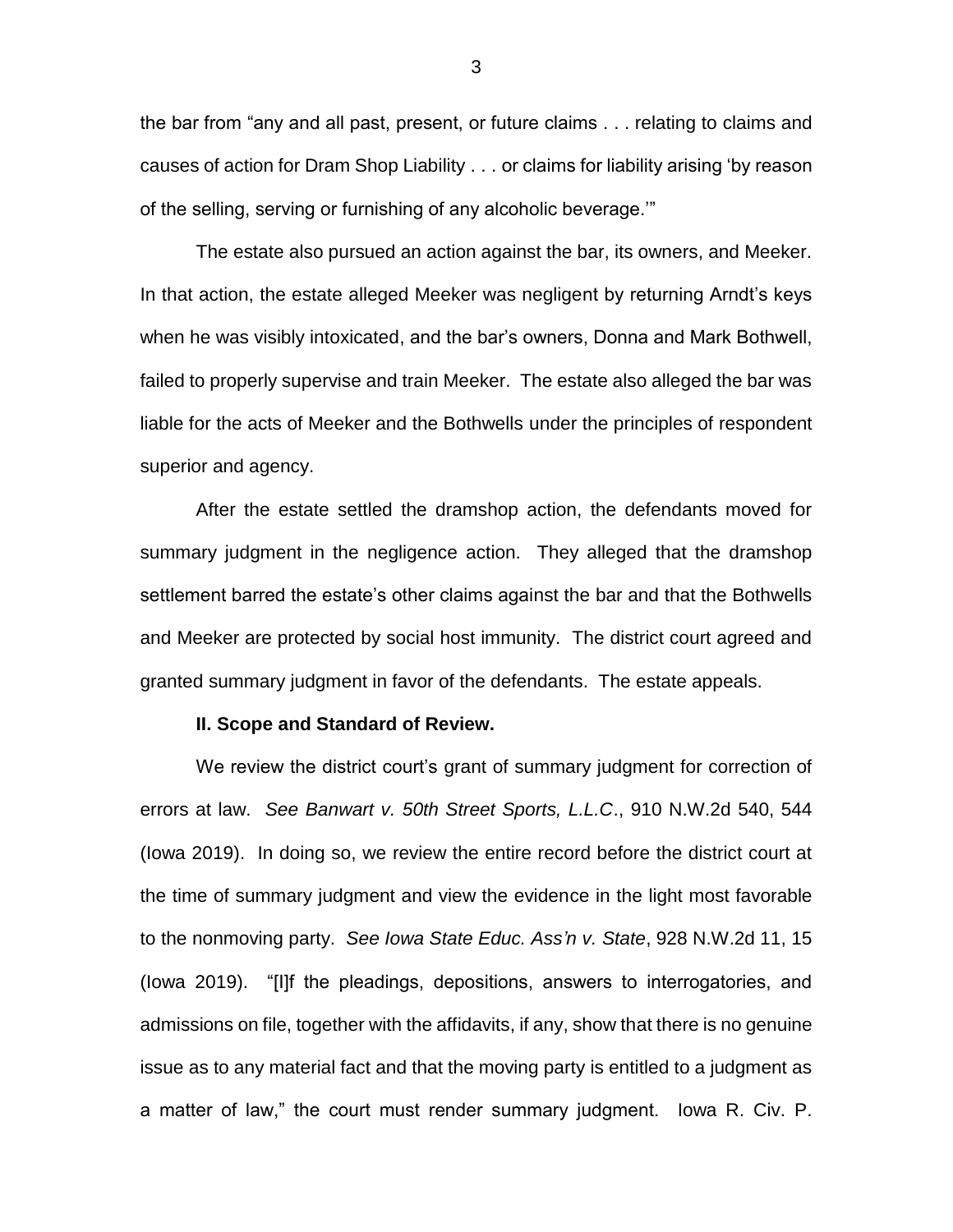1.981(3). A fact is material if it affects the outcome of the case, and a genuine issue exists when reasonable minds could disagree. *See Banwart*, 910 N.W.2d at 544.

### **III. Discussion.**

## **A. Dramshop Settlement.**

The estate contends the district court erred in finding that the settlement in the dramshop action bars the claims asserted here. It argues this action is not predicated on dramshop liability but rather on the negligence of the bar's owners and an employee.

Iowa Code section 123.92(1)(a) (2015) allows one who is injured as a result of another person's intoxication to seek damages against a business that sold or served alcoholic beverages to that person while visibly intoxicated. "The purpose of the statute is to 'place a hand of restraint'" on establishments who are licensed to sell alcoholic beverages, and the court liberally construes the statute "to discourage the selling of excess liquor." *Banwart*, 910 N.W.2d at 545. In enacting section 123.92, the legislature struck a balance by making those establishments strictly liable for serving intoxicated persons but otherwise limiting their liability to preempt any recovery under common law tort. *See Connolly v. Conlan*, 371 N.W.2d 832, 833 (Iowa 1985). As a result, our supreme court has consistently held that section 123.92 preempts common law claims against establishments licensed to sell alcoholic beverages. *See Hoth v. Meisner*, 548 N.W.2d 152, 152 (Iowa 1996) (citing cases); *Summerhays v. Clark*, 509 N.W.2d 748, 750 (Iowa 1993) ("This court has consistently decided, however, that Iowa Code section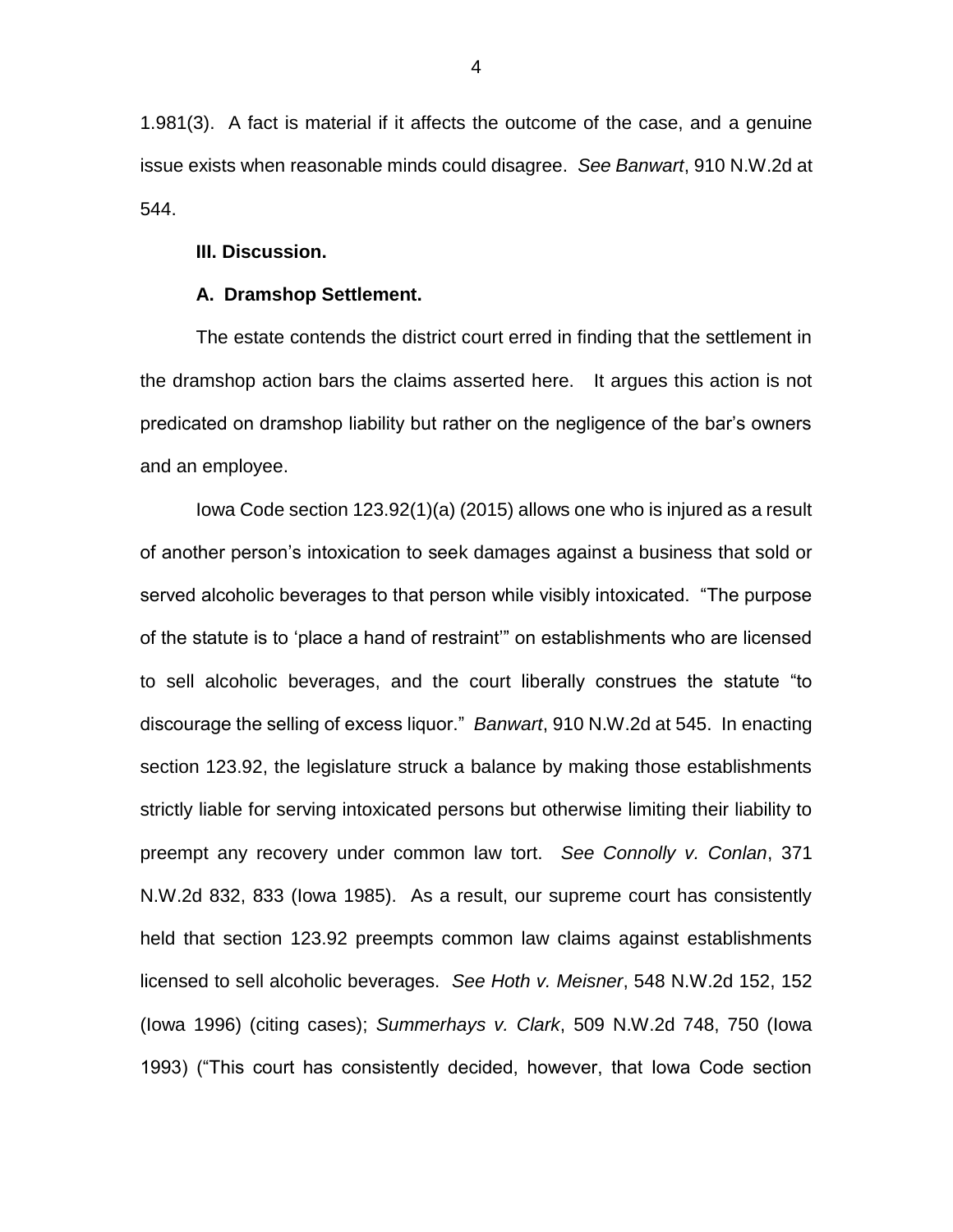123.92 provides the exclusive remedy against liquor licensees and permittees for losses related to the furnishing of alcohol to an intoxicated adult.").

The estate argues Meeker's negligent act of giving Arndt his keys back while he was intoxicated falls outside the conduct preempted by the dramshop act. The estate relies on *Anderson v. Miller*, 559 N.W.2d 29, 33 (Iowa 1997), in which the court considered whether the estate of an intoxicated driver could sue the person who entrusted the intoxicated driver with the vehicle. The supreme court quoted 7A Am.Jur.2d *Automobiles & Highway Traffic* § 646, at 645 (1980), for the theory of negligent entrustment of a vehicle to an intoxicated driver: "One who entrusts a motor vehicle to a person who is intoxicated, under circumstances charging him with knowledge of that condition, is, as a matter of reasonable prudence and experience, liable for injury or damage proximately resulting." *Anderson*, 559 N.W.2d at 33. Ultimately, the court in *Anderson* rejected the negligent-entrustment claim because it violated public policy by relying on the plaintiff's own illegal act of operating a motor vehicle while intoxicated. *Id.* at 34. But the estate here argues that the defendants should be held liable for Meeker's act of returning Arndt his keys while he was intoxicated under theory of negligent entrustment, which falls outside the scope of activity covered by the dramshop act.

In rejecting the estate's claim, the district court cited to *Brenneman v. Stuelke*, 654 N.W.2d 507, 508 (Iowa 2002), which involved the death of two children who were passengers in a vehicle driven by an intoxicated driver. The children's mother sued the couple who held the party at which the driver had been drinking prior to driving. *Brenneman*, 654 N.W.2d at 508. The couple was immune from liability for providing the driver with alcoholic beverages to the point of

5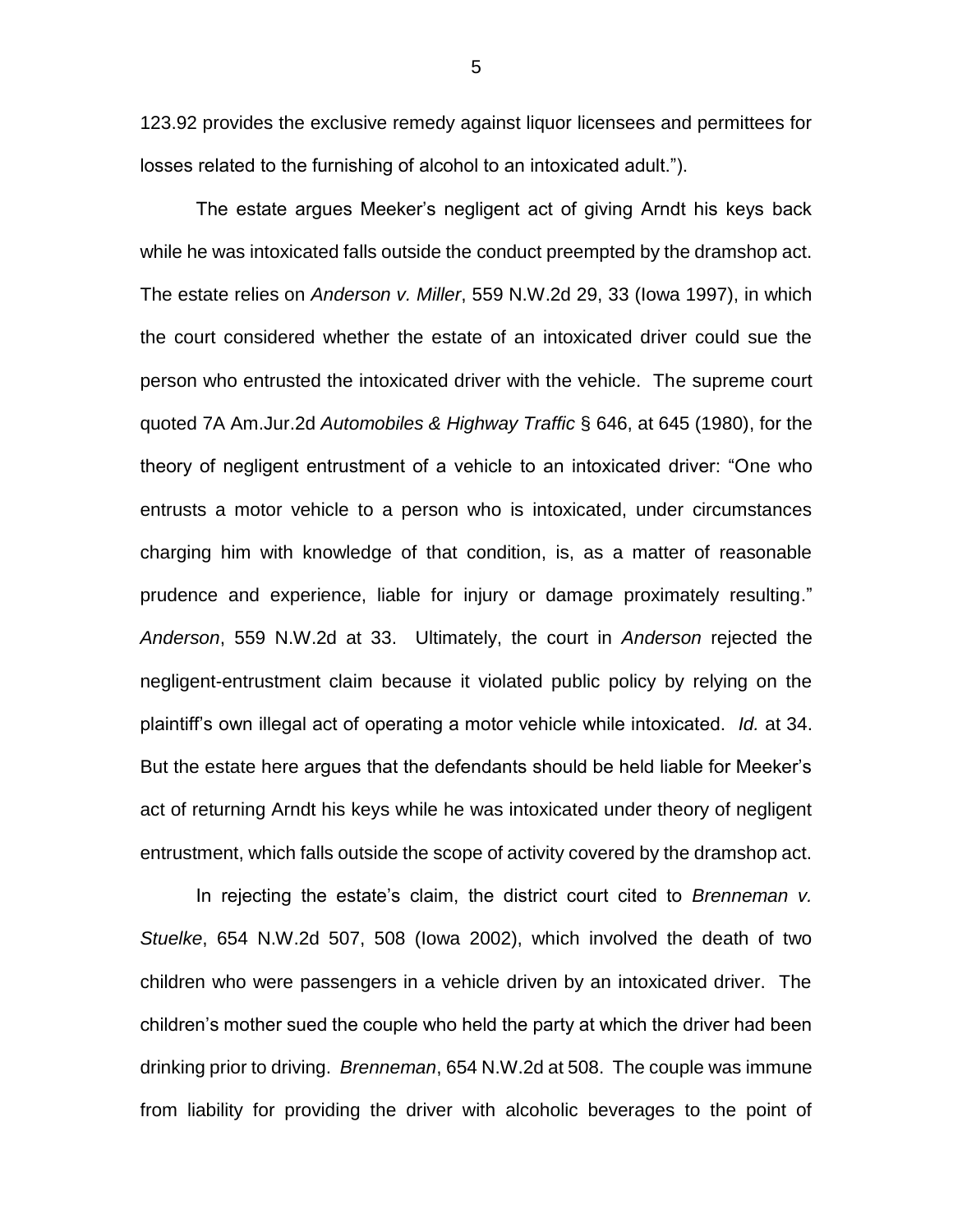intoxication under social host immunity. *See id.* at 509. But the children's mother also alleged that they were liable for allowing the driver to leave the party with the children in the vehicle. *Id.* at 508. The supreme court rejected this claim, holding that liability for allowing the driver to leave the party with the children in his vehicle was causally linked to the driver's intoxication and thus fell within the couple's social host immunity. *Id.* at 509. On this basis, the district court found the alleged negligence in returning Arndt his keys "is inextricably linked to the bar owners and employee serving Ardnt alcohol that evening" and could not survive settlement of the dramshop action.

The estate also cites to cases in other jurisdictions in which defendants could be held liable for facilitating the use of a vehicle by an intoxicated person. *See Verduzco v. Am. Valet*, 377 P.3d 1016, 1023 (Ariz. Ct. App. 2016) (finding negligent entrustment claim against parking valet service for entrusting a vehicle to a driver "who they had reason to know was under the influence and behaving erratically and was incompetent to drive and who had no right or lawful authority to the car" did not fail as a matter of law); *Leppke v. Segura*, 632 P.2d 1057, 1059 (Colo. App. 1981) (holding a fact finder could find defendants negligent for act of "jump-starting an automobile of an obviously drunk driver, thus giving him mobility which otherwise he would not have had"); *Simmons v. Homatas*, 925 N.E.2d 1089, 1102–03 (Ill. 2010) (holding facts were sufficient to state a common law negligence cause of action that is not preempted by the Dramshop Act where "a defendant is alleged to have removed a patron for being intoxicated, places the patron into a vehicle and requires him to drive off" but noting that it was not requiring "restaurants, parking lot attendants or social hosts . . . to monitor their patrons and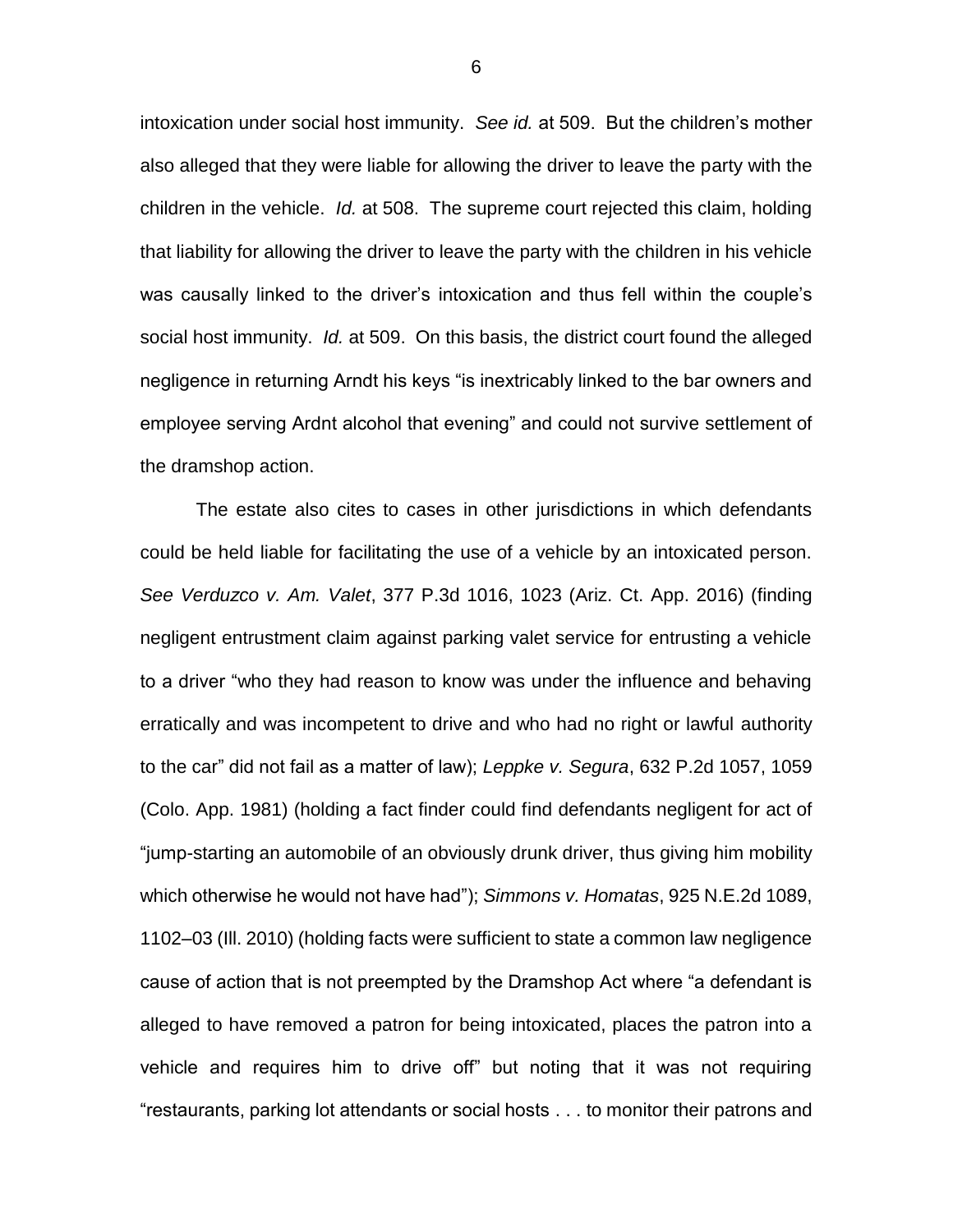guests to determine whether they are intoxicated"). But those cases involve intoxicated drivers who did not consume alcohol on the defendants' premises. The district court refused to decide whether the defendants could be held liable for providing keys to an intoxicated driver who had not been drinking at the bar as purely hypothetical because the unrebutted evidence showed Arndt was drinking at the bar on the night in question.

We find no error in the district court's analysis. "When the legislature has immunized specific acts from civil liability, an injured party may not avoid that immunity by alleging that the act violated a broad general duty." *Brenneman*, 654 N.W.2d at 510. Likewise, the estate may not bypass the dramshop act's preemption of common law claims. Because the behavior at issue falls under dramshop liability, for which the estate settled its claims with the bar, we affirm the grant of summary judgment in favor of the bar.

#### **B. Social Host Immunity.**

The estate also contends that social host immunity does not insulate those who are not licensees or permittees from a negligence claim for allowing an individual to operate a motor vehicle while intoxicated.

"By its terms, the dramshop statute extends liability only to liquor licensees and permittees." *Summerhays v. Clark*, 509 N.W.2d 748, 752 (Iowa 1993). Iowa Code section 123.49(1)(a) states:

A person other than a person required to hold a license or permit under this chapter who dispenses or gives an alcoholic beverage in violation of this subsection is not civilly liable to an injured person or the estate of a person for injuries inflicted on that person as a result of intoxication by the consumer of the alcoholic beverage.